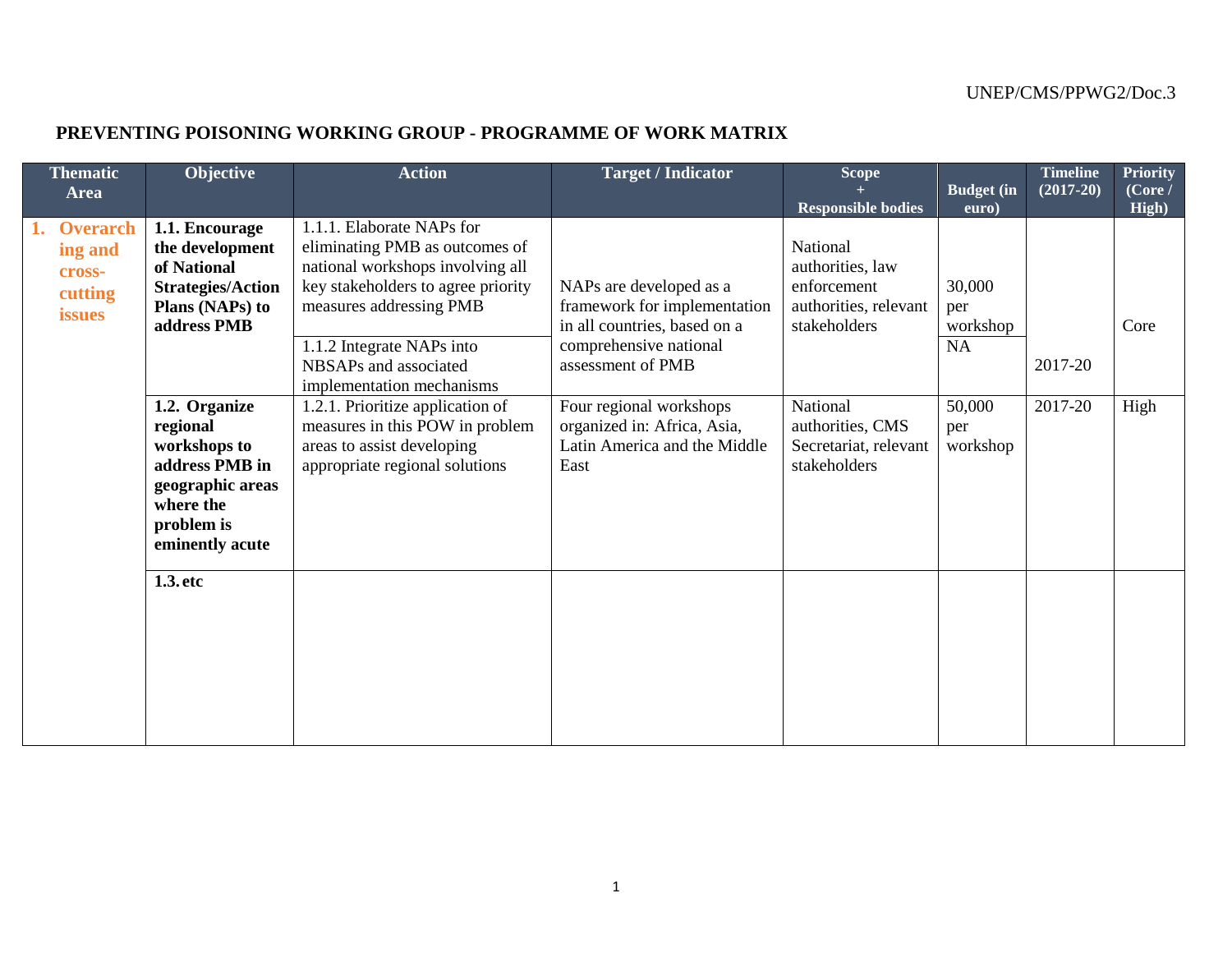| <b>Thematic</b><br>Area                                                                       | Objective                                                                                                                      | <b>Action</b> | <b>Target / Indicator</b> | Scope<br><b>Responsible bodies</b> | <b>Budget</b> (in<br>euro) | <b>Timeline</b><br>$(2017 - 20)$ | <b>Priority</b><br>(Core /<br>High) |
|-----------------------------------------------------------------------------------------------|--------------------------------------------------------------------------------------------------------------------------------|---------------|---------------------------|------------------------------------|----------------------------|----------------------------------|-------------------------------------|
| 2. Prevent<br>risk to<br><b>birds</b><br>from<br>insecticide<br>s used to<br>protect<br>crops | 2.1. Substitute<br>insecticides of<br>high risk to birds<br>with safe<br>alternatives                                          |               |                           |                                    |                            |                                  |                                     |
|                                                                                               | 2.2. Improve<br>global<br>governance and<br>risk assessment                                                                    |               |                           |                                    |                            |                                  |                                     |
|                                                                                               | 2.3. Promotion of<br><b>Integrated Pest</b><br><b>Management</b><br>$(\mathbf{IPM})$                                           |               |                           |                                    |                            |                                  |                                     |
|                                                                                               | 2.4. Identify local<br>risk hot spots and<br>work with local<br>stakeholders to<br>reduce risk                                 |               |                           |                                    |                            |                                  |                                     |
| 3.<br><b>Prevent</b><br>risk from<br>rodenticid<br>es used to<br>protect<br>crops             | 3.1. Restrict/ban<br>the use of second-<br>generation<br>anticoagulant<br>rodenticides<br>(SGARs) in open<br>field agriculture |               |                           |                                    |                            |                                  |                                     |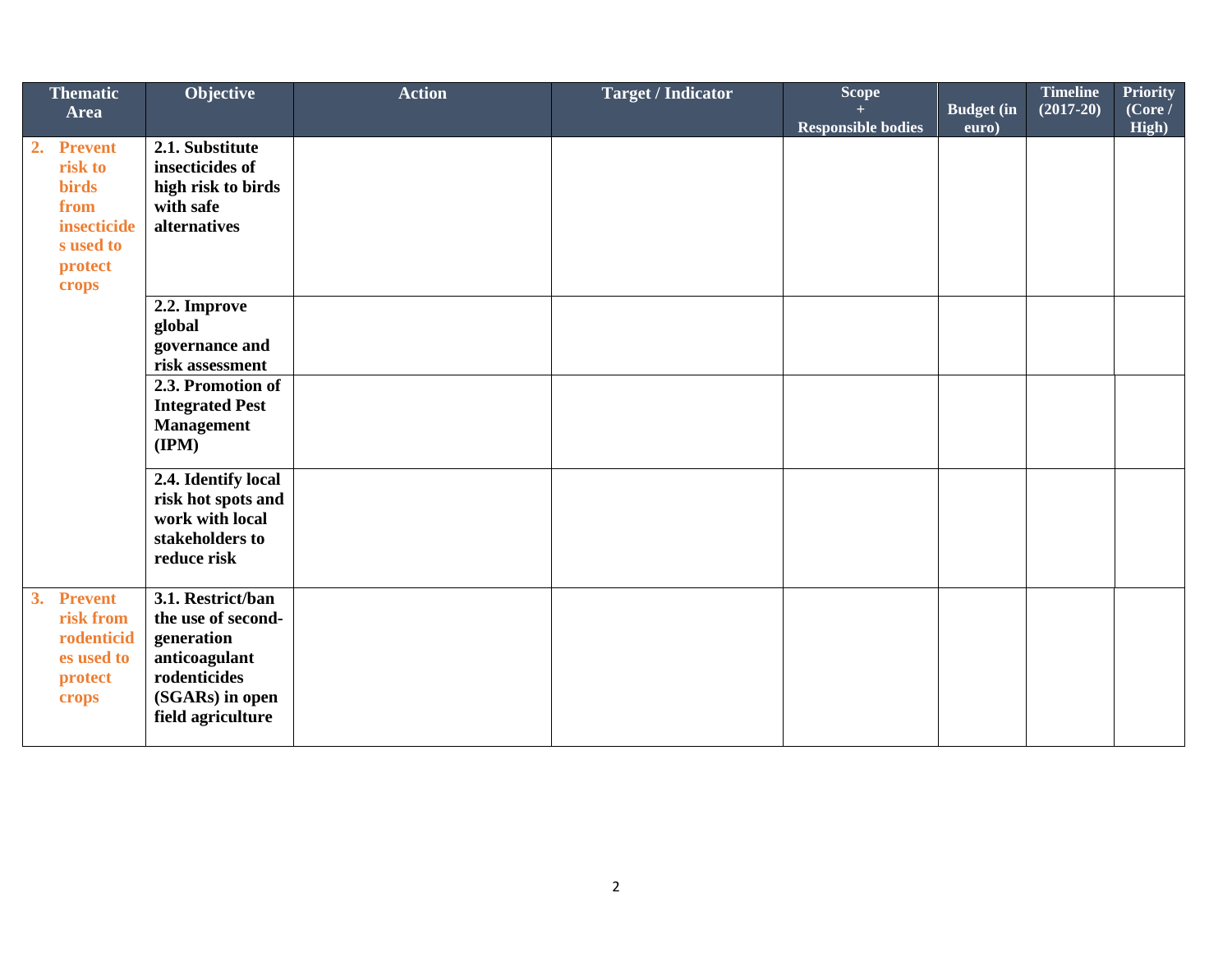| <b>Thematic</b>                    | Objective                              | <b>Action</b> | <b>Target / Indicator</b> | Scope                     |                   | <b>Timeline</b> | <b>Priority</b> |
|------------------------------------|----------------------------------------|---------------|---------------------------|---------------------------|-------------------|-----------------|-----------------|
| <b>Area</b>                        |                                        |               |                           |                           | <b>Budget</b> (in | $(2017 - 20)$   | (Core l)        |
|                                    |                                        |               |                           | <b>Responsible bodies</b> | euro)             |                 | High)           |
|                                    | 3.2 Use best                           |               |                           |                           |                   |                 |                 |
|                                    | practice                               |               |                           |                           |                   |                 |                 |
|                                    | management of<br>rodent irruptions     |               |                           |                           |                   |                 |                 |
|                                    | minimizing use of                      |               |                           |                           |                   |                 |                 |
|                                    | second-                                |               |                           |                           |                   |                 |                 |
|                                    | generation                             |               |                           |                           |                   |                 |                 |
|                                    | anticoagulants                         |               |                           |                           |                   |                 |                 |
|                                    |                                        |               |                           |                           |                   |                 |                 |
| $\overline{4}$ .<br><b>Prevent</b> | 4.1. Identify scale                    |               |                           |                           |                   |                 |                 |
| risk from                          | and reasons of                         |               |                           |                           |                   |                 |                 |
| poison-                            | poison-baits use                       |               |                           |                           |                   |                 |                 |
| <b>baits</b> used                  | 4.2 Resolve the                        |               |                           |                           |                   |                 |                 |
| for                                | conflict between                       |               |                           |                           |                   |                 |                 |
| predator                           | people and                             |               |                           |                           |                   |                 |                 |
| control<br>and                     | wildlife                               |               |                           |                           |                   |                 |                 |
| harvesting                         | 4.3 Develop and                        |               |                           |                           |                   |                 |                 |
|                                    | disseminate good<br>practice for       |               |                           |                           |                   |                 |                 |
|                                    | predator control                       |               |                           |                           |                   |                 |                 |
|                                    | and enforcement                        |               |                           |                           |                   |                 |                 |
|                                    |                                        |               |                           |                           |                   |                 |                 |
|                                    | <b>4.4 Enhanced</b><br>enforcement and |               |                           |                           |                   |                 |                 |
|                                    | deterrence                             |               |                           |                           |                   |                 |                 |
|                                    | mechanisms                             |               |                           |                           |                   |                 |                 |
|                                    | relating to the use                    |               |                           |                           |                   |                 |                 |
|                                    | of poison-baits                        |               |                           |                           |                   |                 |                 |
|                                    | 4.5 Prohibition of                     |               |                           |                           |                   |                 |                 |
|                                    | poison-bait usage                      |               |                           |                           |                   |                 |                 |
|                                    | for predator                           |               |                           |                           |                   |                 |                 |
|                                    | control for                            |               |                           |                           |                   |                 |                 |
|                                    | livestock                              |               |                           |                           |                   |                 |                 |
|                                    | protection and                         |               |                           |                           |                   |                 |                 |
|                                    | game                                   |               |                           |                           |                   |                 |                 |
|                                    | management                             |               |                           |                           |                   |                 |                 |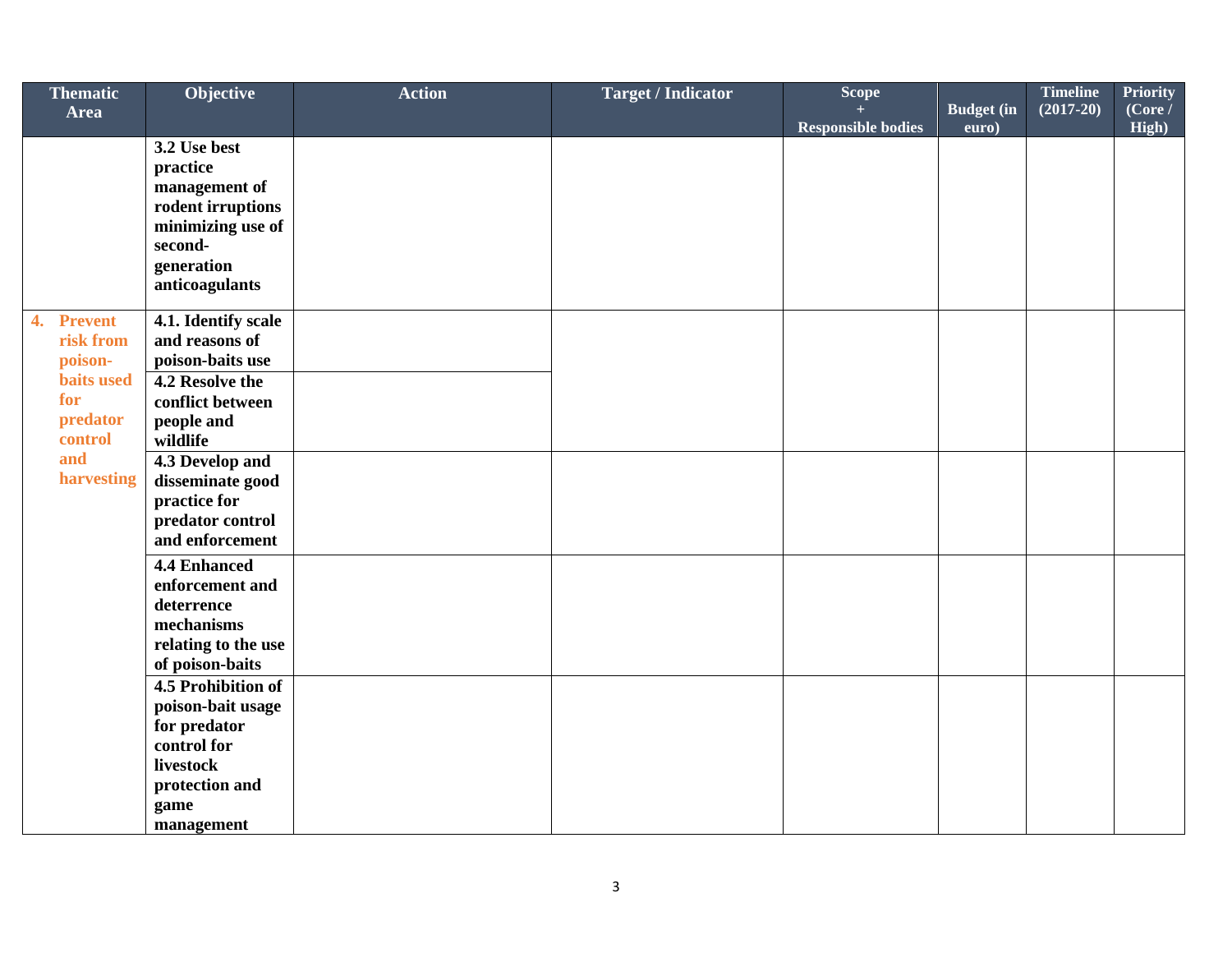| <b>Thematic</b>      | Objective                           | <b>Action</b> | <b>Target / Indicator</b> | <b>Scope</b>              |                   | <b>Timeline</b> | <b>Priority</b> |
|----------------------|-------------------------------------|---------------|---------------------------|---------------------------|-------------------|-----------------|-----------------|
| Area                 |                                     |               |                           |                           | <b>Budget</b> (in | $(2017-20)$     | (Core /         |
|                      | 4.6 Restriction of                  |               |                           | <b>Responsible bodies</b> | euro)             |                 | High)           |
|                      | access to highly                    |               |                           |                           |                   |                 |                 |
|                      | toxic substances                    |               |                           |                           |                   |                 |                 |
|                      |                                     |               |                           |                           |                   |                 |                 |
| 5.<br><b>Prevent</b> | 5.1. Enhance                        |               |                           |                           |                   |                 |                 |
| risk from            | surveillance of                     |               |                           |                           |                   |                 |                 |
| veterinary           | ungulate                            |               |                           |                           |                   |                 |                 |
| pharmace<br>uticals  | carcasses in high<br>risk areas for |               |                           |                           |                   |                 |                 |
| used to              | diclofenac use                      |               |                           |                           |                   |                 |                 |
| treat                | and develop                         |               |                           |                           |                   |                 |                 |
| <b>livestock</b>     | vulture safe zones                  |               |                           |                           |                   |                 |                 |
|                      | 5.2 Eradicate the                   |               |                           |                           |                   |                 |                 |
|                      | use of veterinary                   |               |                           |                           |                   |                 |                 |
|                      | diclofenac and                      |               |                           |                           |                   |                 |                 |
|                      | raise awareness                     |               |                           |                           |                   |                 |                 |
|                      | on safe                             |               |                           |                           |                   |                 |                 |
|                      | alternatives and                    |               |                           |                           |                   |                 |                 |
|                      | voluntary                           |               |                           |                           |                   |                 |                 |
|                      | mechanisms                          |               |                           |                           |                   |                 |                 |
|                      | 5.3 Introduce                       |               |                           |                           |                   |                 |                 |
|                      | legislation                         |               |                           |                           |                   |                 |                 |
|                      | amendments to                       |               |                           |                           |                   |                 |                 |
|                      | eradicate the use                   |               |                           |                           |                   |                 |                 |
|                      | of veterinary                       |               |                           |                           |                   |                 |                 |
|                      | <b>NSAIDs toxic to</b>              |               |                           |                           |                   |                 |                 |
|                      | <b>birds</b>                        |               |                           |                           |                   |                 |                 |
|                      | 5.4 Develop<br>methods to           |               |                           |                           |                   |                 |                 |
|                      | reduce likelihood                   |               |                           |                           |                   |                 |                 |
|                      | of illegal use of                   |               |                           |                           |                   |                 |                 |
|                      | human                               |               |                           |                           |                   |                 |                 |
|                      | pharmaceuticals                     |               |                           |                           |                   |                 |                 |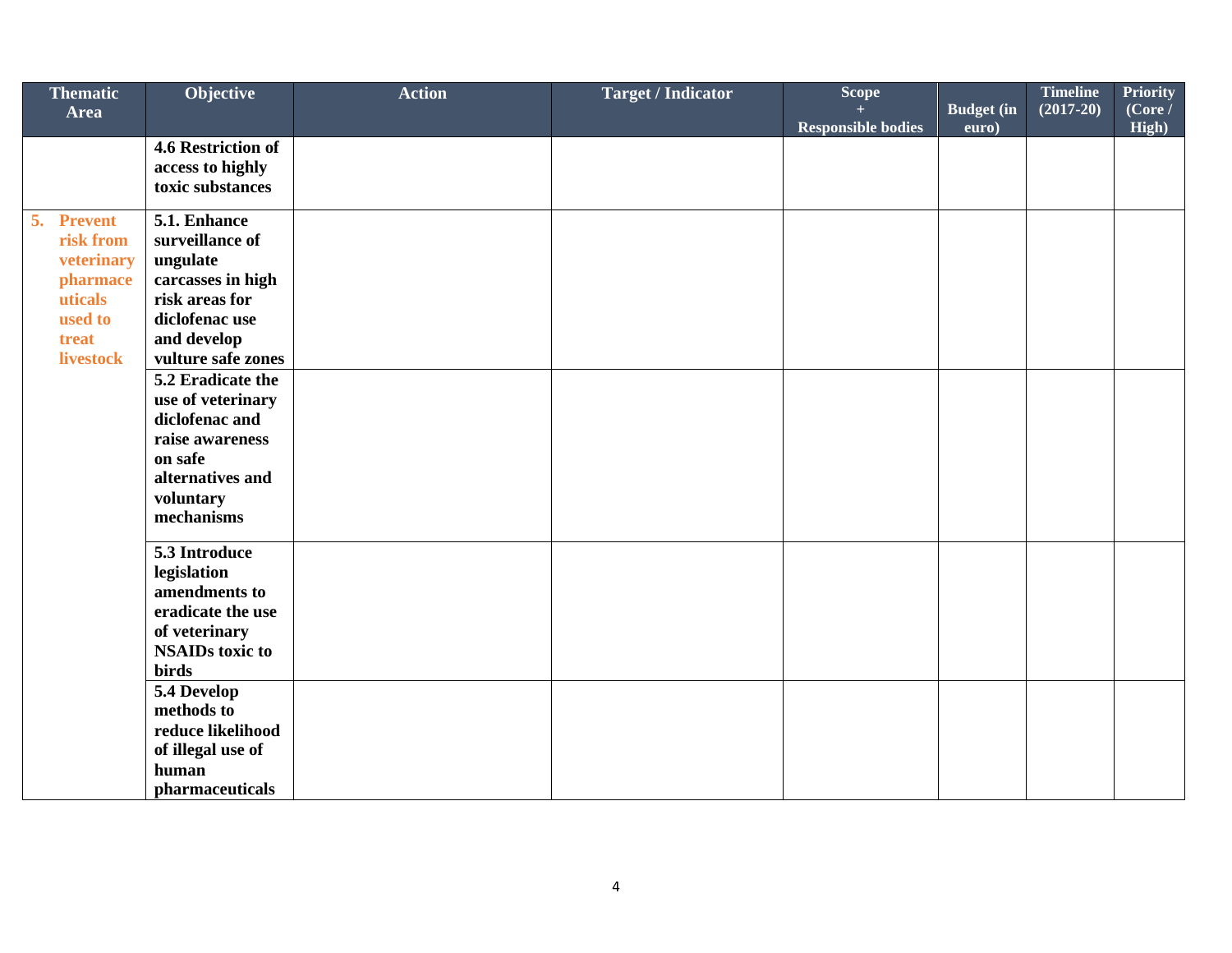| <b>Thematic</b><br><b>Area</b>                                                        | Objective                                                                                                                                                                                   | <b>Action</b> | <b>Target / Indicator</b> | Scope<br><b>Responsible bodies</b> | <b>Budget</b> (in<br>euro) | <b>Timeline</b><br>$(2017-20)$ | <b>Priority</b><br>(Core /<br>High) |
|---------------------------------------------------------------------------------------|---------------------------------------------------------------------------------------------------------------------------------------------------------------------------------------------|---------------|---------------------------|------------------------------------|----------------------------|--------------------------------|-------------------------------------|
| <b>Prevent</b><br>6.<br>risk from<br>lead<br>ammuniti<br>on and<br>fishing<br>weights | 6.1. Raise<br>awareness of lead<br>poisoning,<br>particularly key<br>sites for<br>migratory<br>waterbirds                                                                                   |               |                           |                                    |                            |                                |                                     |
|                                                                                       | <b>6.2 Promote</b><br>leadership from<br>ammunition<br>users and wildlife<br>managers on non-<br>toxic alternatives<br>and best practice                                                    |               |                           |                                    |                            |                                |                                     |
|                                                                                       | 6.3 Phase-out the<br>use of lead<br>ammunition<br>across all habitats<br>(wetland and<br>terrestrial) and<br>replace with non-<br>toxic alternatives                                        |               |                           |                                    |                            |                                |                                     |
|                                                                                       | 6.4 Phase-out the<br>use of lead fishing<br>weights in areas<br>where migratory<br>birds have been<br>shown to be<br>particularly at<br>risk, and replace<br>with non-toxic<br>alternatives |               |                           |                                    |                            |                                |                                     |